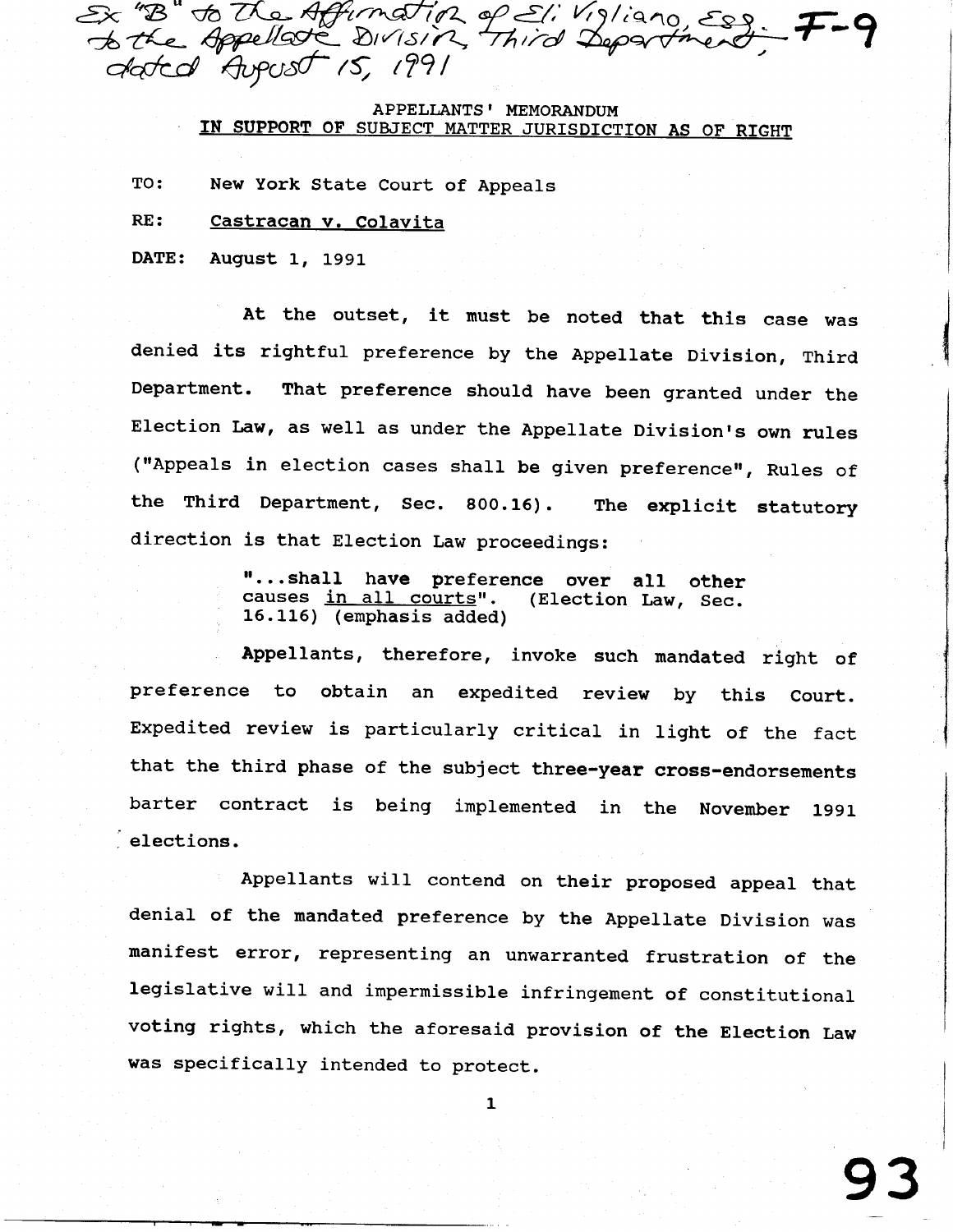The proposed appeal involves questions which are novel of public importance, and which require interpretation of prio decisions of this Court and of the Appellate Division in other cases.

Appellants' Petition (R. 16-17, 22-23) specifically alleges that under the New York State Constitution, the people are given the right to elect their supreme court judges, and that a certain cross-endorsements contract entered into between party leaders and their judicial noninees was in eontravention of that constitutional mandate and of the state's Election Law designed to safeguard it.

The pivotal, profound and far-reaching issues reguiring adjudication by the Court of Appeals are, inter alia:

(1) whether the major party cross-endorsements bartering contract at issue violates the state and federal constitutions and the Election Law by guaranteeing uncontested elections of supreme court judges and a Surrogate judge. Appellants contend that such contract, expressed in resolution form  $(R. 52-54)$ , effectively destroyed the electorate's right to choose their judges by a meaningful vote between competing candidates and that it further unlawfully impinged upon the constitutionallymandated independence of the judiciary by requiring acceptance of cross-endorsement as the price of nomination. Also at issue is the constitutional validity of a contracted-for commitment by the judicial nominees for

9 4

 $\overline{2}$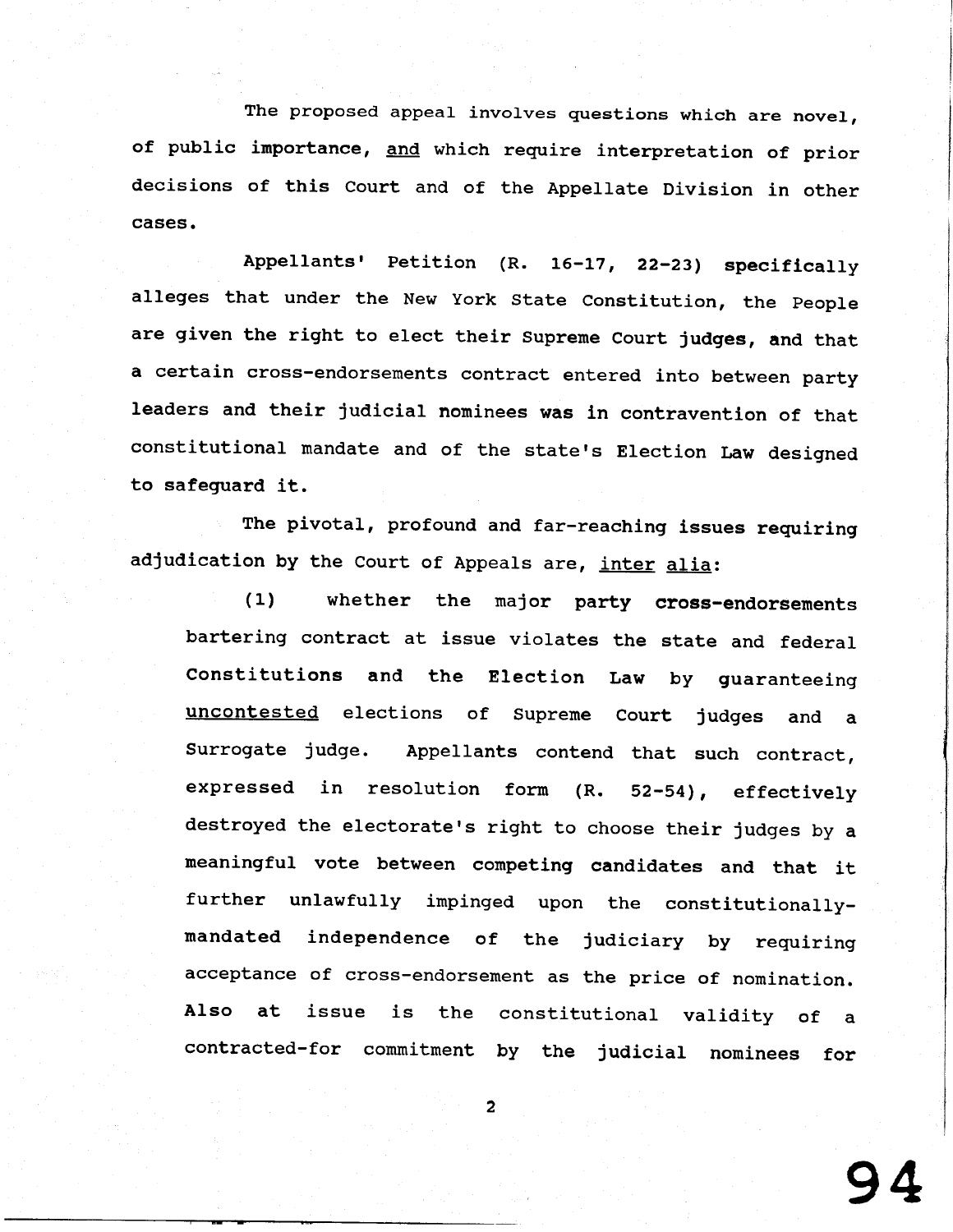early resignations to create new judicial vacancies<sup>1</sup> and a pledge to split patronage after consultation with the political leaders of both parties<sup>2</sup>.

(2) whether the Appellate Division's failure to address these critical issues gives rise to "an appearance of impropriety" in that three members of the appellate panel which rendered the Decision, including the presiding justice<sup>3</sup>, were, themselves products of cross-endorsement arrangements. Such "appearance of impropriety" is magnified by:

> (a) the failure of the three crossendorsed members of the appellate panel to disqualify themselves<sup>4</sup> or even to disclose their own cross-endorsements; (b) the Appellate Division's rendition of a dismissal on procedural

1 <u>See, inter alia</u>, Appellants' Reply Brief, Exhibits "A- $1<sup>n</sup>$ ,  $<sup>n</sup>A-2<sup>n</sup>$  thereto:</sup>

 $^2$  Such commitment and pledge by Respondent judici nominees, including sitting judges, runs afoul of the Code of<br>Judicial Conduct, Canon 7, 1.B. (c) "A candidate, including an<br>incumbent judge, for a judicial office ...." should not make<br>pledges or promises of conduct in of and impartial performance of the duties of the office...", well as of the Rules of the Chief Administrator of the Court,<br>Secs. 100.1; 100.2; 100.3(b) (4).

<sup>3</sup> Presiding Justice Mahoney was triple cross-endorsed by the Republican, Democratic, and Conservative parties.

4 Disqualification is called for under paragraph C(1) of the Code of Judicial Conduct "in a proceeding in which his impartiality might reasonably be questioned"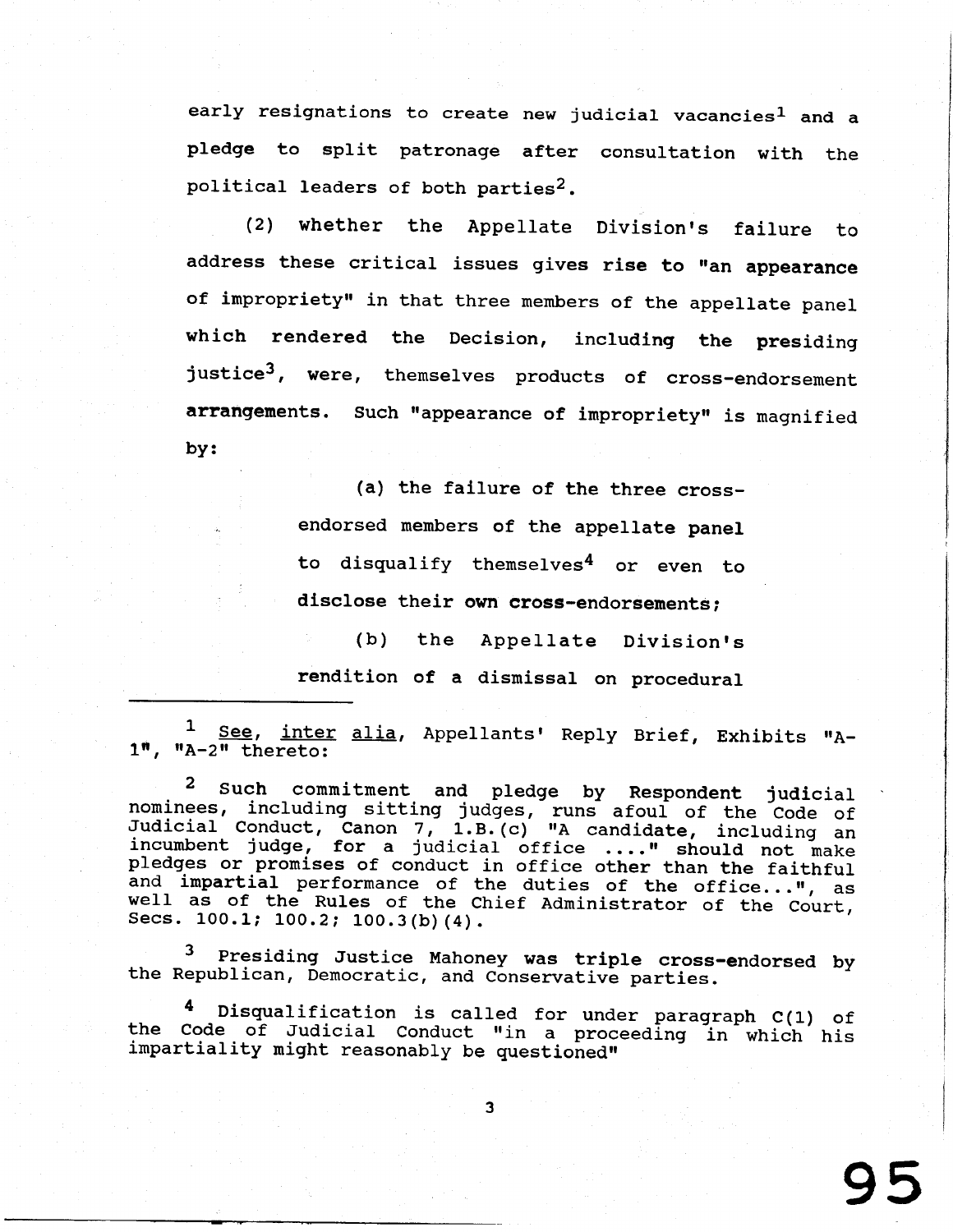grounds, not jurisdictional, not preserved for appellate review, and readily curable. Such dismissal by the Appellate Division was based on an approach, diametrically opposite to the approach taken by Justice Kahn and consented to by the parties. Moreover, it failed to afford Appellants the opportunity to supplement the record to establish that such procedural objections were without merit and that Respondents were without standing to assert them<sup>5</sup>.

(c) the Appellate Division's failure to address the patently erroneous factual and legal finding of the Supreme Court that the constitutionality of the crossendorsements contract could not be reviewed because there was "no proof"

<sup>5</sup> Appellants have made these objections the subject of a<br>motion for reargument in the Appellate Division, which also<br>includes, alternatively, a request for leave to the Court of<br>Appeals. That motion was expressly made "wit constitutional issues involved..." If the Court of Appeals<br>accepts Appellants' appeal as of right, they will withdraw the<br>aforesaid motion.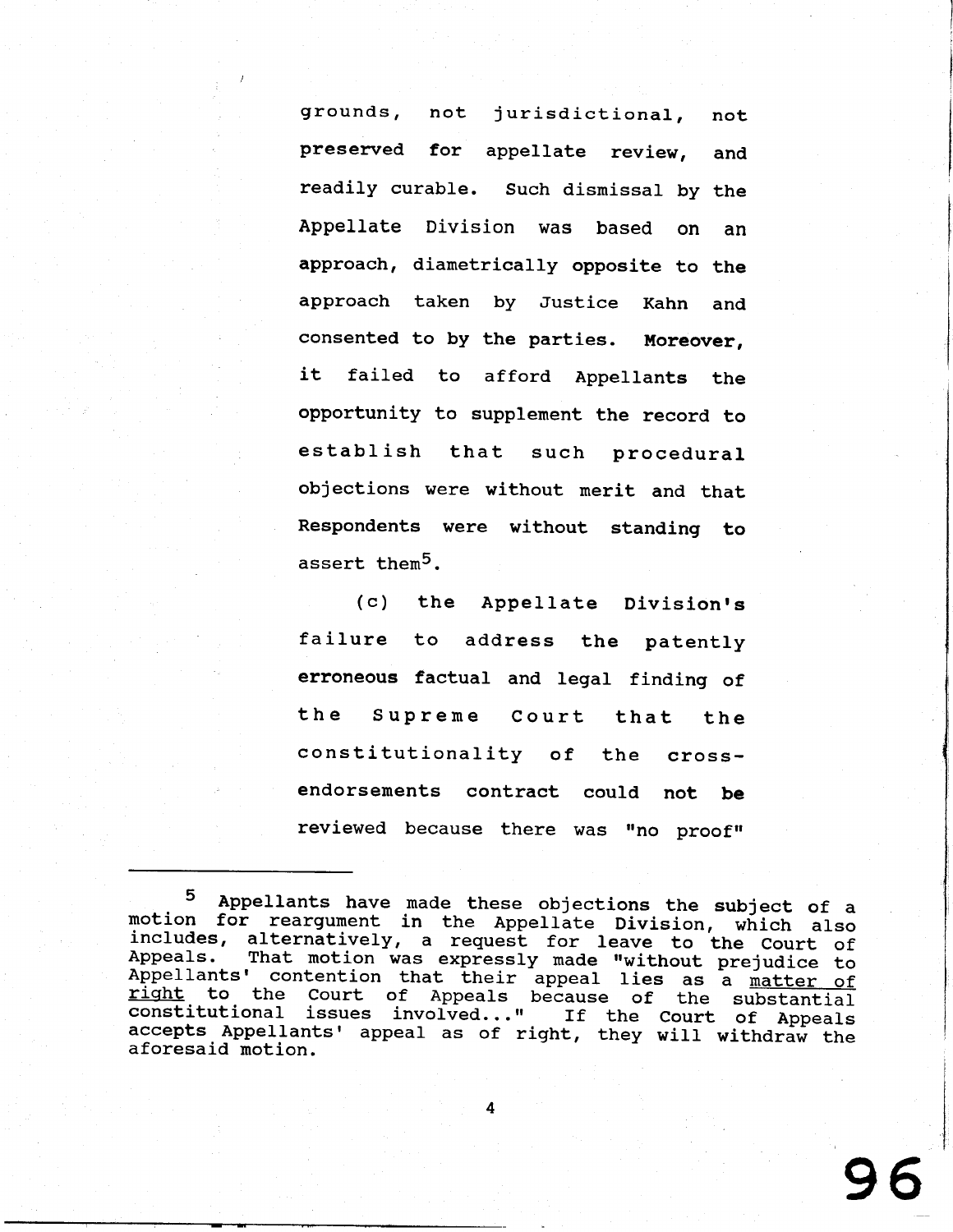that the judicial nominating eonventions did not conform to Election Law requirements<sup>6</sup>.

(d) the Appellate Division's denial of Appellants' preference entitlement on two separate occasions: On october 1g, 1990, when Appellants were denied the automatic preference to which they were entitled as a matter of right under the Election Law and the Appe1late Division's own rules; and again on October 31, 1990, when Appellants' formal application by Order to Show Cause was denied by written order of the Court. All five justices deciding that later motion were themselves crossendorsed<sup>7</sup>--including two justices who ran uncontested races with "quadruple" endorsement by the Republican, Democratic, Conservative and Liberal parties.

I n endorsement of judges on the Appellate Division level, it is view of the apparently wide-spread cross-

5

- 6 See Appellants' Reply Brief, pp. 1-4; pp. 27-29.
- 7 This fact was also undisclosed.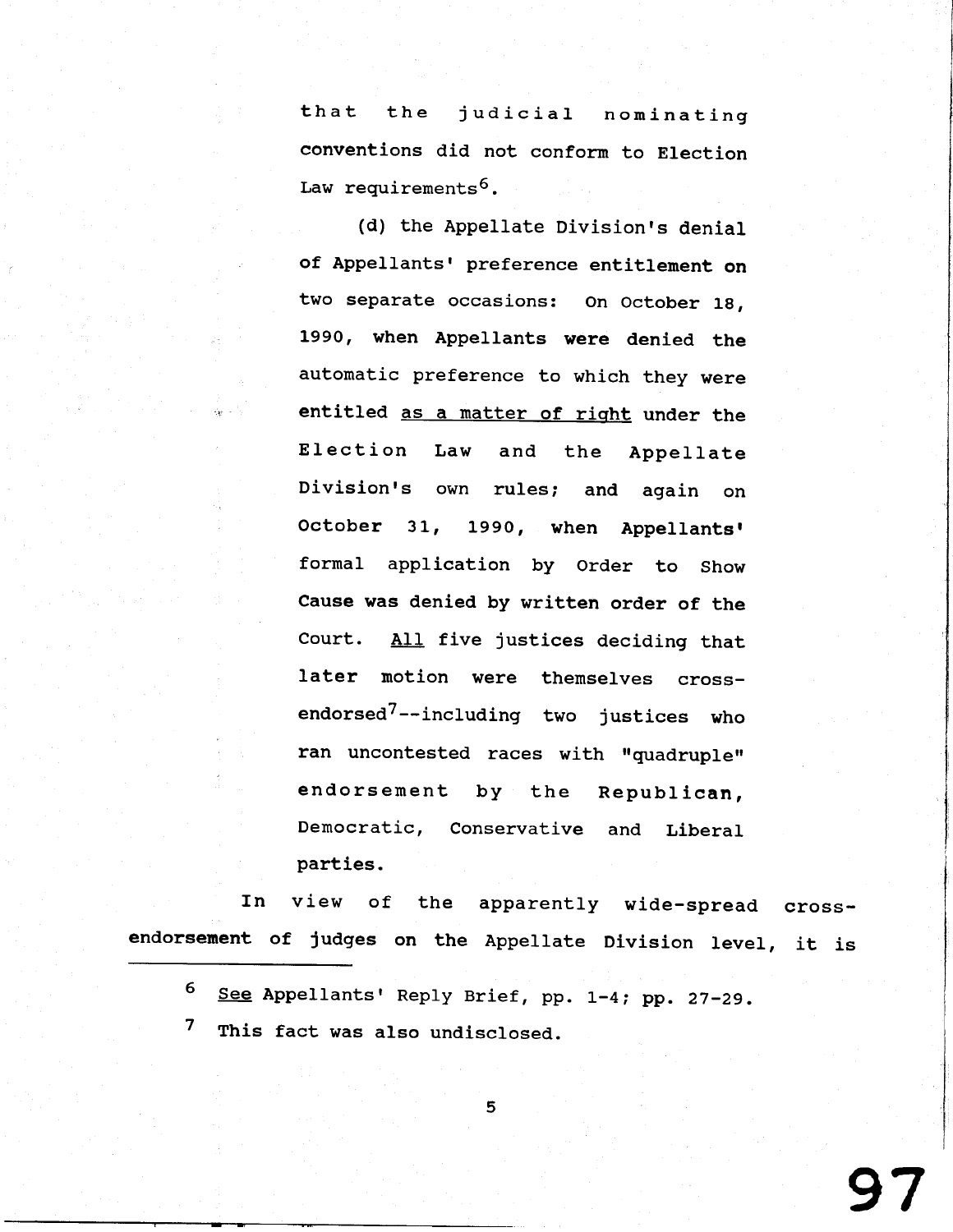respectfully submitted that such fact furnishes an added reaso why this appeal should be heard by the Court of Appeals, whose judges are appointed, rather than elected.

Appellants on their appeal from the Appellate Division Order, as well as from the Order of the Supreme Court, contend that the dismissal of the Petition constitutes a dangerous precedent destructive of the democratic process and constitutionally protected voting rights--and gives a green light to the major parties for cross-endorsement bartering of judgeships as an accepted modus operandi.

As noted in the Record, the subject 1999 crossendorsement agreement spawned another cross-endorsement arrangement in furtherance thereof in 1990 as to Respondent Miller. Moreover, according to a news article handed up, with the Court's permission, in connection with the oral argument before the Appellate Division, Respondent Miller acquired his seat as a result of a trade by the Republicans of three (3) nonjudicial government posts in exchange for the (1) suprene court judgeship to be filled by a Republican (see, Document #25).

As a result of the lower courts' failure to take the corrective action prescribed by the New york State Constitution and the Election Law by invalidating the nominations in question, the 1991 phase of the subJect three year cross-endorsement contract will be implemented as scheduled in this year's general elections--unless forestalled before Election Day by an unequivocal decision by the Court of Appeals that such contracts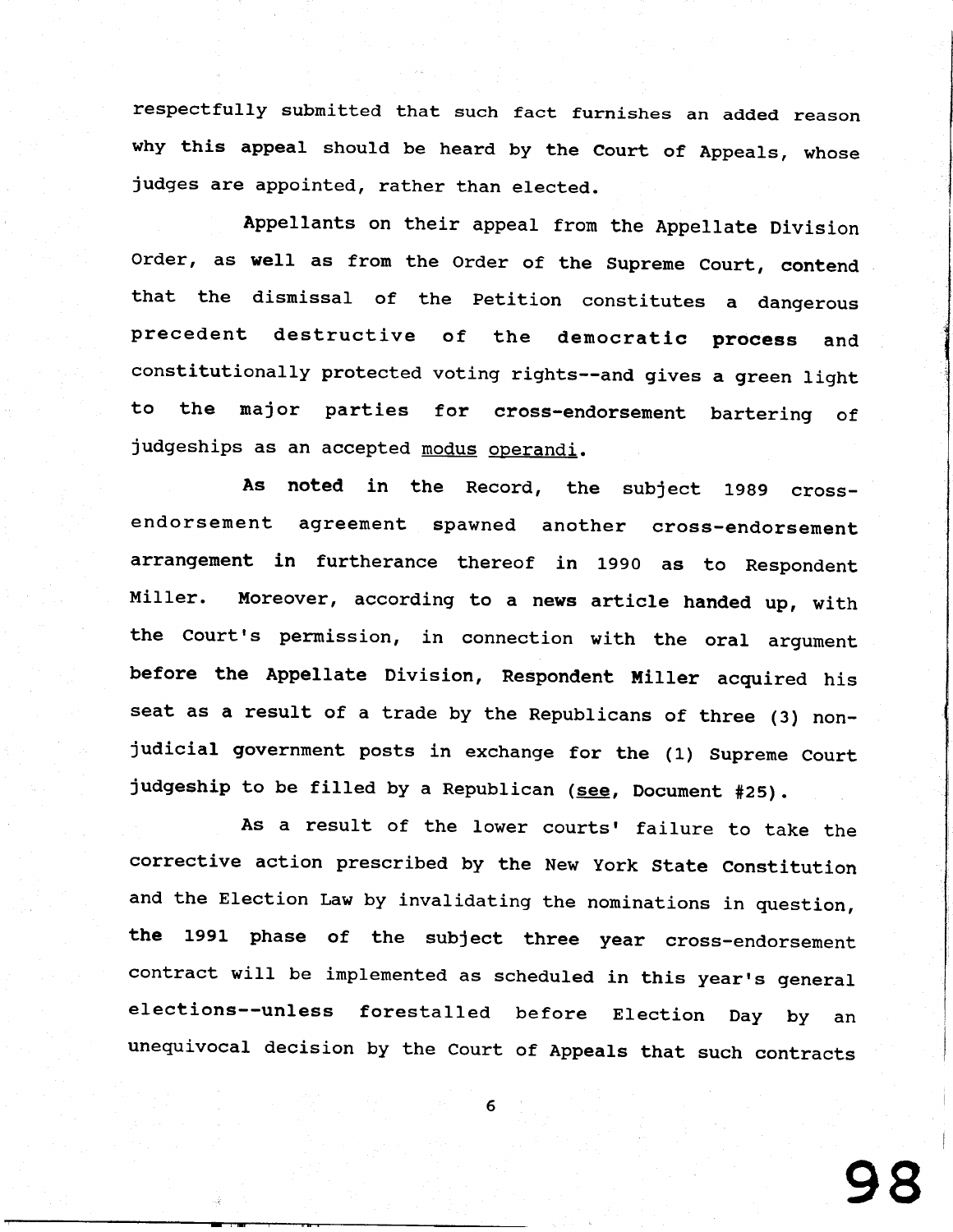are violative of the Constitution and otherwise illega unethical and against public policy.

This case gives the court of Appeals an essential opportunity to update several of its prior decisions. There is a need for clarification of its Decision in Rosenthal v. Harwood, 35 N.Y.2d 469, cited and incorrectly relied on by several Respondents in the court below<sup>8</sup>. Rosenthal was not a case involving cross-endorsements with an articulated quid pro quo, but only the endorsement of a major party judicial candidate by a minor party. In that case, the Court of Appeals said the party could not prohibit the candidate from accepting such minor party endorsement because such restriction--even though in the form of a party's internal by-law--would compromise the independence of the judicial candidate in exercising his own judgement. The Court of Appeals has not yet ruled on the constitutionality of major party cross-endorsements under a contract between the party leaders, expressed in written form by resolutions adopted by the Executive Connittees of both parties, ratified by the candidates at judicial nominating conventions, requiring the judicial nominees to accept the contracted-for cross-endorsements, as well as other bargained-for and agreed conditions, i.e., early resignations and a pledge to split patronage after consultation with party bosses (R. 52-54).

<sup>8</sup> For fuller discussion, <u>see, inter alia</u>, Appellants' Reply<br>, Point I (pp. 14–26) Brief, Point I (pp. 14-26)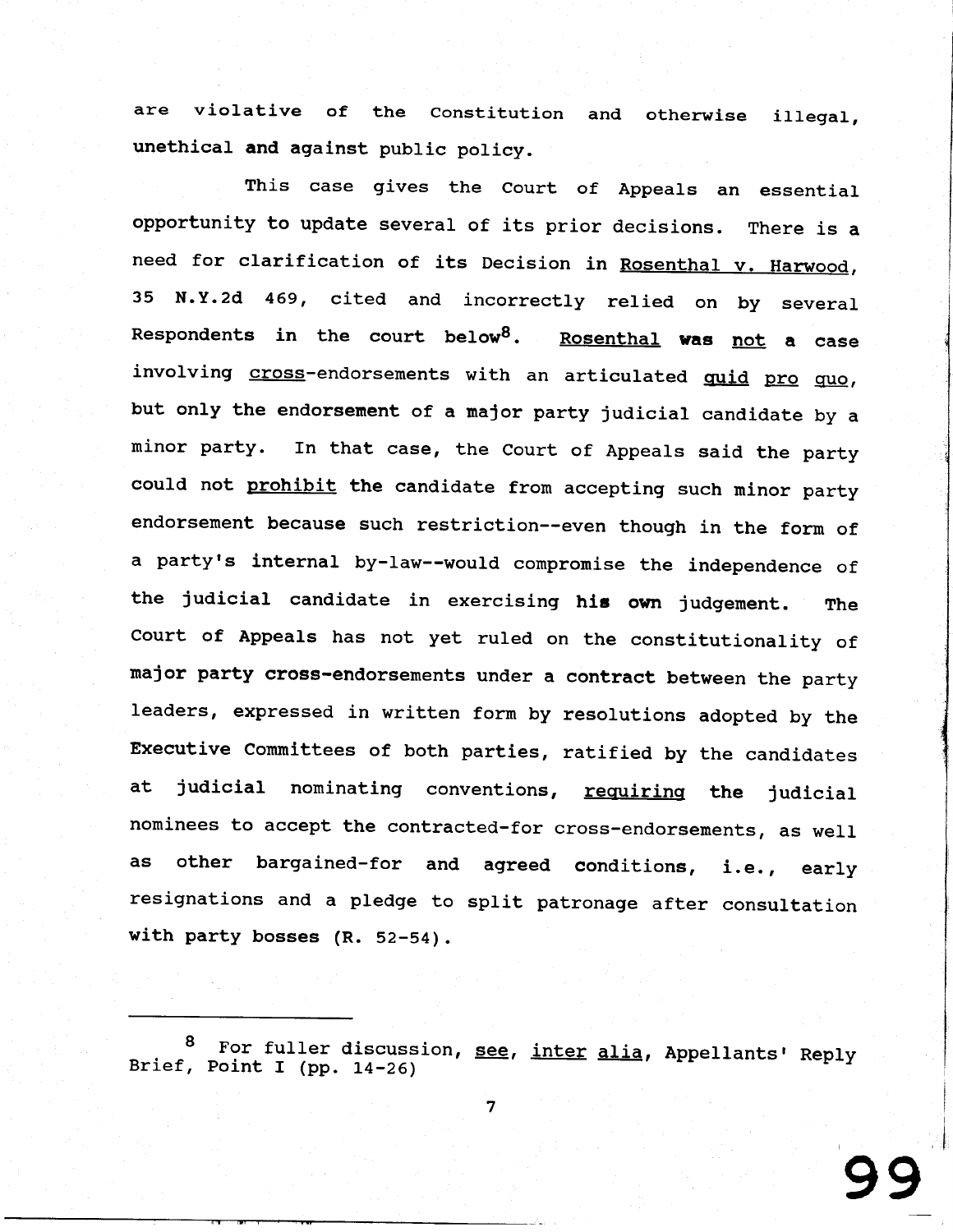There is also a need to update and reaffirm People v. Willett, 213 N.Y. 369 (1915) involving the predecessor section to present Election Law, Sec. 17-158, making specified corrupt practices a felony. Willett involved a monetary contribution to the party chairman to procure a nomination at the judicial nominating convention for a supreme court judgeship. This court therein expressly recognized, as a matter of law, what Justice Kahn chose to disregard: that the corrupt practices provisions of the applicable statute (then entitled "Crimes against the Elective Franchise") "should be construed to include...a nomination coming out of a political convention", irrespective of whether or not such convention conformed to procedural requirements of the Election Law. Castracan v. Colavita is today's pernicious counterpart to Willett<sup>9</sup>--a barter exchange of judgeships for judgeships, which has already metastasized into a trade for other non-judicial governmental offices as well.

Unfortunately, the more recent case of  $People$ .</u> Hochberg, 62 AD2d 239, did not reach the Court of Appeals, which would have permitted a ruling by our highest Court that an agreement assuring a candidate of guaranteed victory is a "sufficiently direct benefit...to be included within the term 'thing of value or personal advantage.  $10$ 

9  $I(B)$ , p. 18 et seq. For fuller discussion, see Appellants' Reply Brief, Point

1 0  $I(B)$ , p. 16 et seq. For fuller discussion, see Appellants' Reply Brief, Point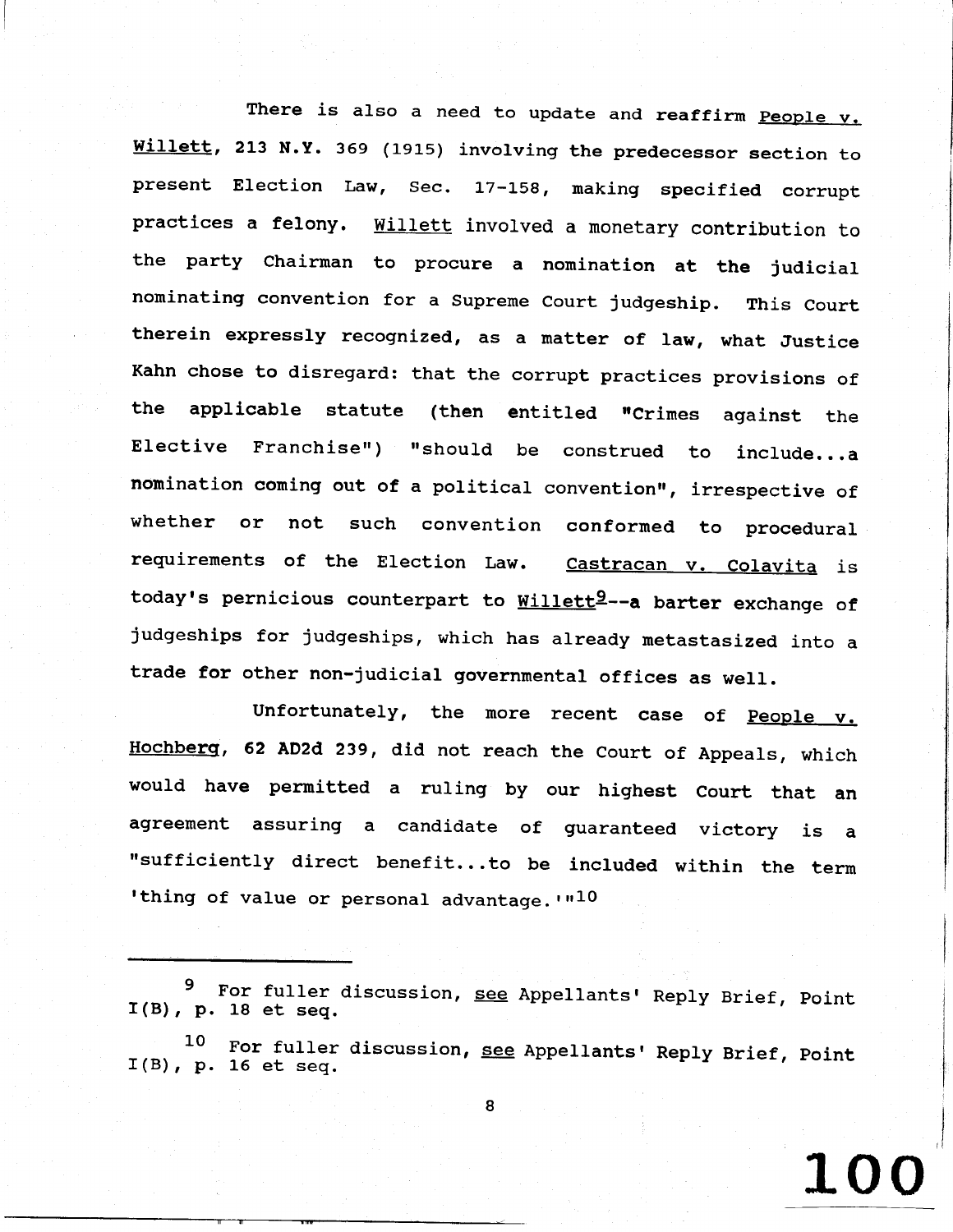A favorable decision to Appellants in Castracan v. colavita would represent a logical and necessary progression of thought essential to deal with modern subterfuge by politicians ready to eliminate the voters from meaningful participation in the electoral process. The public interest requires this Court's intervention and an unequivocal ruling that bartering judgeships is just as bad as buying them. It is an historic opportunity.

The public importance of this case transcends the parties to this proceeding<sup>11</sup>. Not only are the issues of major significance likely to arise again, but over and beyond the direct effect of this case in restraining the encroachment of politicians on the judiciary, a decision for Appellants would open the way for judicial selection based on merit rather than party labels and loyalties, which traditionally have excluded as candidates for office those outside the political power structure--minorities, women, independent and unregistered voters--no matter how meritorious.

Decisive adjudication on the merits of the issue as to whether or not the subject cross-endorsements violates constitutionally protected voting rights is an imperative-affecting, as it does, the lives, liberty, and property interests of one and a half million residents in the Ninth Judicial District. The practical effect of the musical-chair judge-

11 See Appellants' Reply Brief, Point III, pp. 30-31.

9

1\_01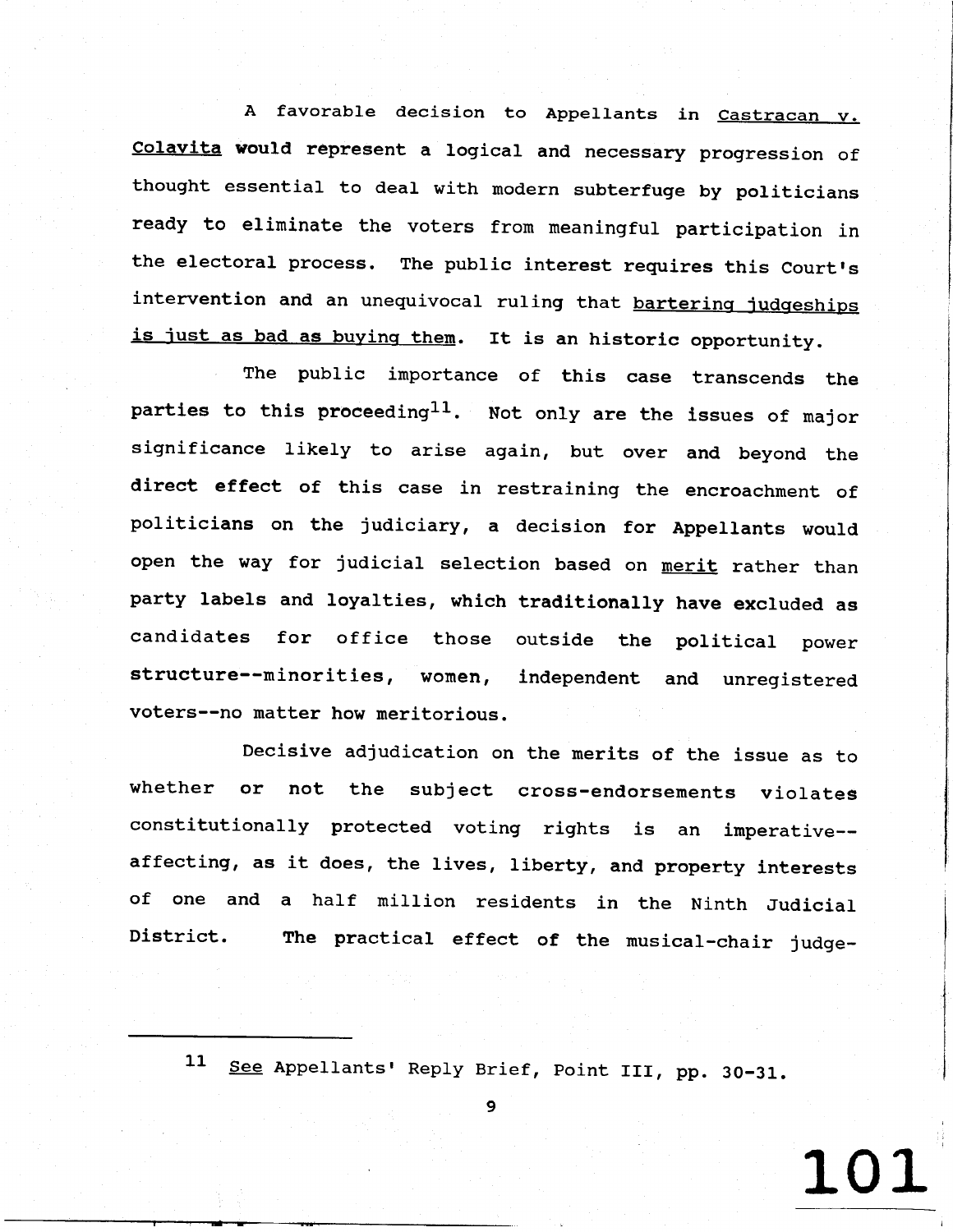trading arrangement by party bosses $^{12}$  was to create a cris: situation in the already backlogged motion and trial calendars of the Court--resulting in severe, incalculable, and irreversi injury not only to litigants and their families, but to the public at large.

12 The Deal required Republican Respondent Emanuelli to resign his fourteen-year Supreme Court judgeship after only seven months in office so as to create a vacancy for Democratic<br>Respondent County Court Judge Nicolai to fill in January 1991.<br>The contracted-for resignation by Justice Emanuelli was timed so<br>that Governor Cuomo could not

LO2